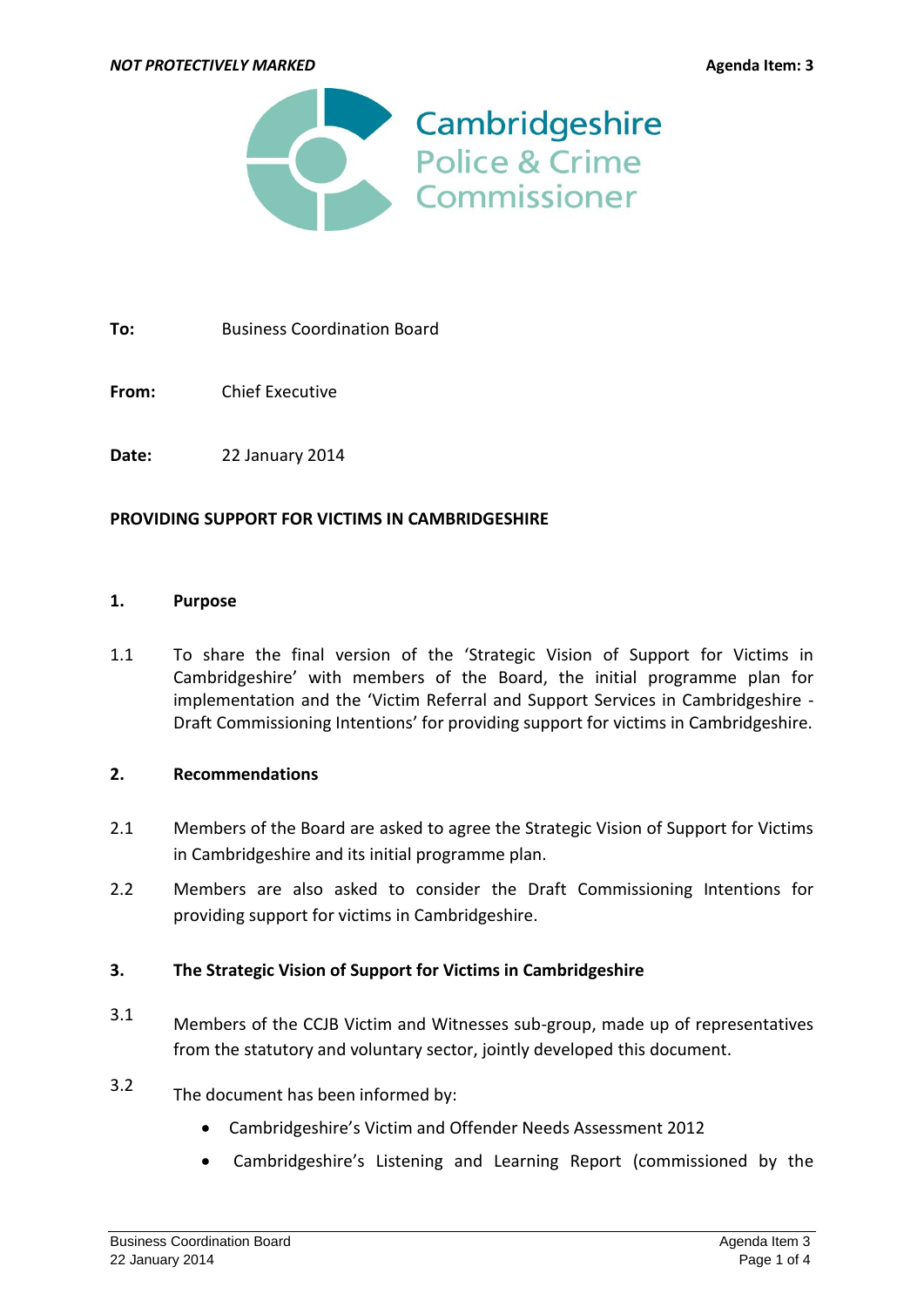former Victim's Commissioner)

- A local mapping event to look at the services already in place for victims, the gaps in service provision, the opportunities to improve support for victims, and prioritise future work.
- National documents such as Draft Code of Practice for Victims of Crime and the Ministry of Justice's 2012 'Getting it right for victims and witnesses'.
- 3.3 A draft of this document was shared with members of the Board in December. Since that meeting the document has been revised in response to feedback from both statutory and voluntary agencies. The document will be submitted to the Cambridgeshire Criminal Justice Board next month and the Countywide Community Safety Board in March.

The programme of actions which arise from this Vision aim to improve the support offered to victims in Cambridgeshire. It is intended this programme of work, which is supported by partners, is managed through the Cambridgeshire Criminal Justice Board Victim and Witnesses Sub-Group.

# **4. Victim Referral and Support Services in Cambridgeshire - Draft Commissioning Intentions**

- 4.1 From October 2014 Police and Crime Commissioners will be responsible for commissioning the majority of emotional and practical support services for victims of crime locally. Specific support services will be targeted at those most in need.
- 4.2 The proposed approach in Cambridgeshire will be based on evidence of need and guided by the Strategic vision of support for victims in Cambridgeshire, which is the county's Victim Strategy, referred to in 3.
- 4.3 The approach takes into account obligations placed on agencies under the Code of Practice for Victims of Crime and the EU Directive on the Minimum Standards, Rights, Support and Protection of Victims of Crime – specifically Articles 8 and 9.
- 4.4 The Ministry of Justice has consulted with Police and Crime Commissioners on the mechanism for referring victims to support services. Cambridgeshire's strong partnership foundations, and support from the rest of the Eastern Region, has enabled a bid to submitted to participate as an Early Adopter to enable local commissioning of victim referral from October 2014. This work will inform the future direction taken by the rest of the region. The development of a Victim Hub to deliver this victim referral pilot is a key intention contained within the document.
- 4.5 At this early stage the document signals the proposed way forward for the next ten months. The commissioning intentions for 2015 and beyond will be informed by the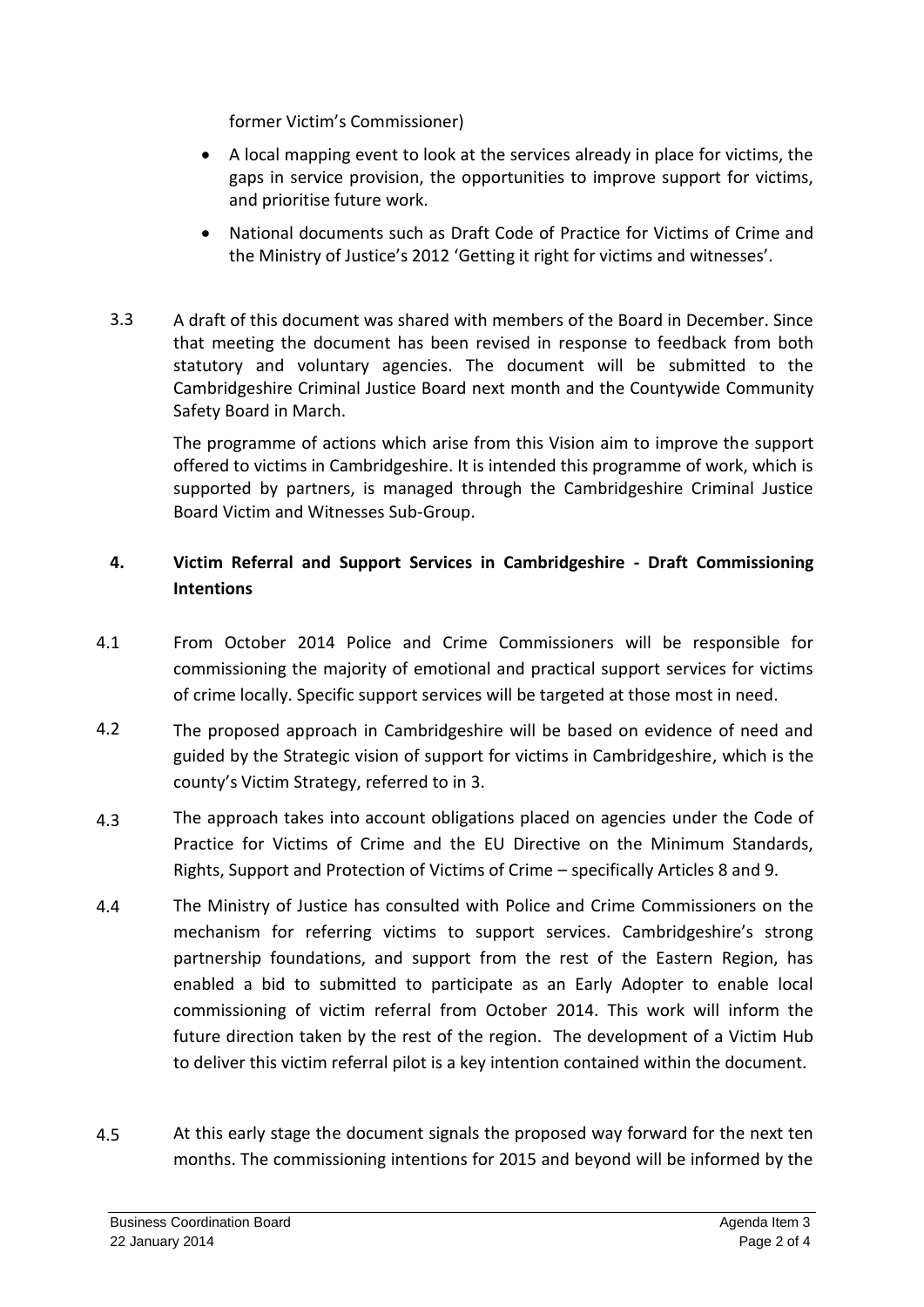outcomes of planned research and future workshops with victims of crime to ensure the support provided is developed with the victims' voice in mind.

#### **5**. **Development of Commissioning Capacity**

As set out in the strategy, for victims to effectively cope and recover following the most impactful crime an inter-agency response can be required. Responsibility to work with others to commission co-ordinated local support services for victims, which meets their needs, will lay with Police and Crime Commissioners from October 2014.

5.2

5.1

An inter-agency Victims' Commissioning Group has been established to overview the creation of an implementation plan and develop appropriate co-commissioning arrangements. It recognised that both the Cambridgeshire County Council and Peterborough City Council have significant co-commissioning expertise and work is on-going to explore how best to link with this and in this way minimise additional costs.

5.3 Additional revenues for Victims' Commissioning have been raised from offenders through increased and extended Victim Surcharge, increased Penalty Notices for Disorder and increased motoring Fixed Penalty Notices. On November 4, 2013 the Minister of State for Policing, Criminal Justice and Victims informed OPCCs that as receipts from offenders are already beginning to flow, they have been able to make additional funding of £18m available to Commissioners. This grant is for:

- Building RJ capacity
- Building capacity and capability of wider VCSE support providers in advance of local commissioning
- Commissioners to prepare for local commissioning.

Planning for use of this additional resource is at an early stage. It is recognised that Operations Pheasant / Endeavour (multi-agency intelligence gathering initiative involving multi occupancy houses and the potential risks of exploitation) and Operation Erle (current investigations into Child Exploitation) have identified new groups of victims.

## **6. Recommendations**

6.1 Members are also asked to consider proposals to take forward commissioning in this area.